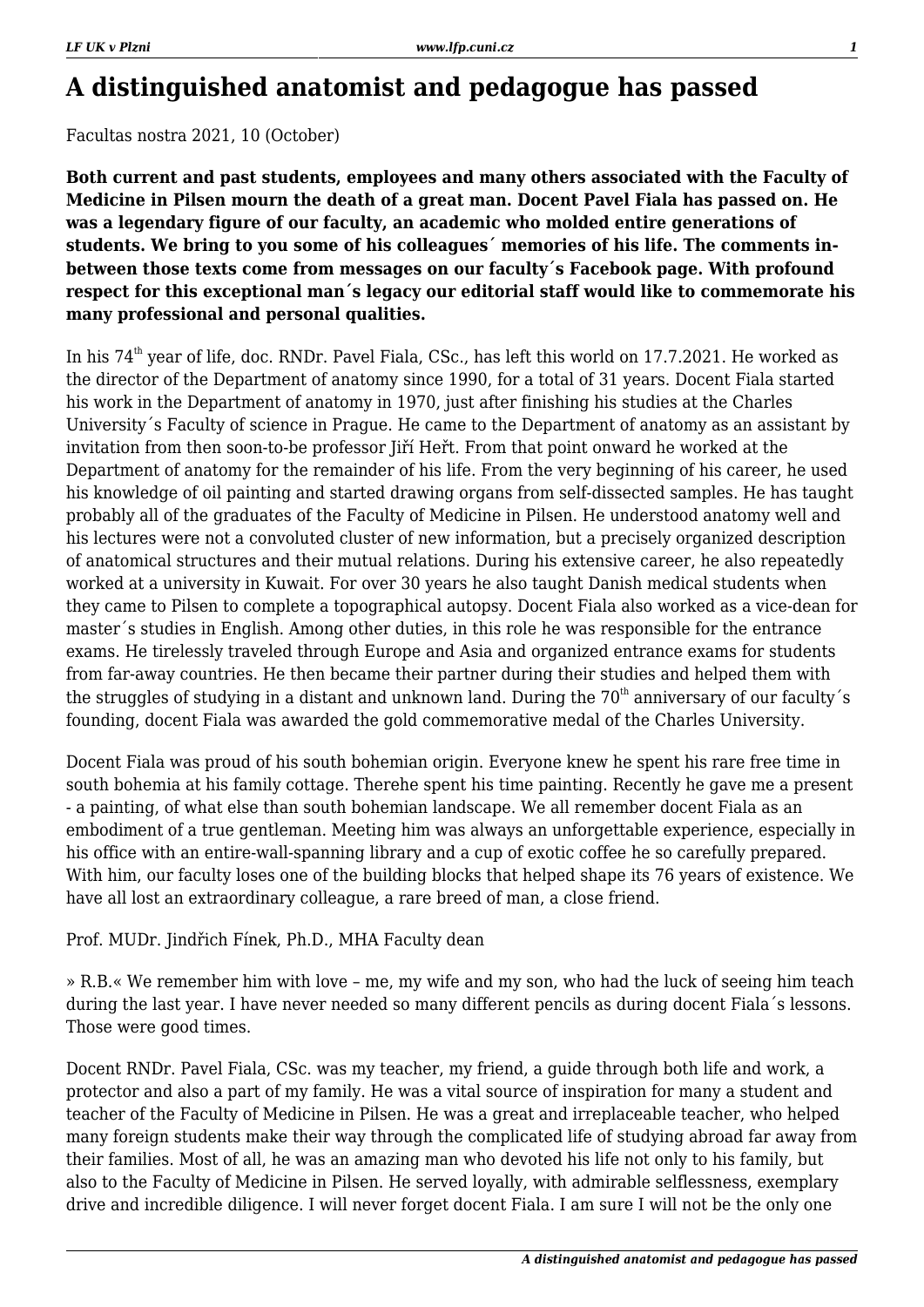cherishing his memory. He used to say: "Anatomy is the mother of the medical science." For many of us, he became a beloved father who helped us, motivated us and showed us the values most important in life. Most of all he taught us the importance of hard work, a sense of purpose in all our hard fought efforts and the greatest of all virtues – honesty and forgiveness. He taught us to love our neighbor and to pursue an enlightened good. For those of us who have been lucky enough to know him more personally, he became an unforgettable source of familial values. Dear docent Fiala, allow me to thank you far all of this on behalf of all your students. You remain an inspiring figure for many, even now, that you are no longer with us. Rest in Peace, Mr. Fiala!

Your former student and lifelong friend MUDr. Vasileios Tzigkounakis, Ph.D.

» T.B. « I will never forget docent Fiala´s lectures and the stress of trying to find the right colored pencil in time ! My condolences to his family and colleagues.

Docent Fiala was undoubtedly a hard-working man. His way of doing things had a particular gracefulness to it. I was lucky enough to get to know him more than as just his student. As I return to water to fish, I also return to my memories of him. He was more than a great anatomist, lecturer, painter and fisherman….. He was extraordinary.

### MUDr. Martin Pitra

Docent Fiala – the first important person I met during my entrance exams for the Faculty of Medicine in Pilsen in 2010. I remember you wished all the candidates "good luck" with all the sincerity of a loving father. On that day we started our path on the journey of Medicine. You were an inspiring scientist, serving to further our understanding with a great passion for anatomy. This passion could be seen during your extraordinary lectures. Your impressive way of drawing and explaining every piece of the human body were unforgettable. Your doors were always open to all of us, your students. You helped us, listened to our troubles and thoughts. You always found a way to solve our problems, regardless of how difficult it was for you. You always found a way to remove the obstacles on our path to become physicians. You had our back from the first moment of our studies until the day you left this world. I feel blessed that you have been my mentor both in medicine but also in life. Dear docent Fiala, I thank you for all what you have done for us and for the university. I thank you for your patience, your love, your smile, your sense of humor, your kindness, your help, your advice and your knowledge. I thank you for making me the doctor that I am today. I thank you for being you. It was an honor knowing you. Condolences to your family. May you rest in peace. So long, our docent and vice-dean.

With profound respect, MUDr. George Liapis

» R.B. « As all the medics of his time know – " The chestnuts are in bloom. It´s high time to start learning!"«

When I started my path as an anatomy teacher and researcher, I was fascinated by bones – how it developed and reconstructed itself under different biomechanical conditions. Jiří Heřt and Pavel Fiala were the people to see in regards to this topic. Professor Heřt was not working at the department of anatomy at that time. Due to political reasons, he was made an occupational physician in a pipe mill in Chomutov. His student, Pavel Fiala, continued his research. The papers coming from Pilsen in this area were extraordinary. You could clearly see the orientation of osteons on the colored bone samples they made and you could easily tell what kind of forces made the bone shape itself into such a form. Professor Fiala was also a gifted painter, so he could brilliantly document his work. His results showed, that even with minimal technical equipment, you could make the world know your work if you had the right sort of vision. As a complete beginner I was delighted of what a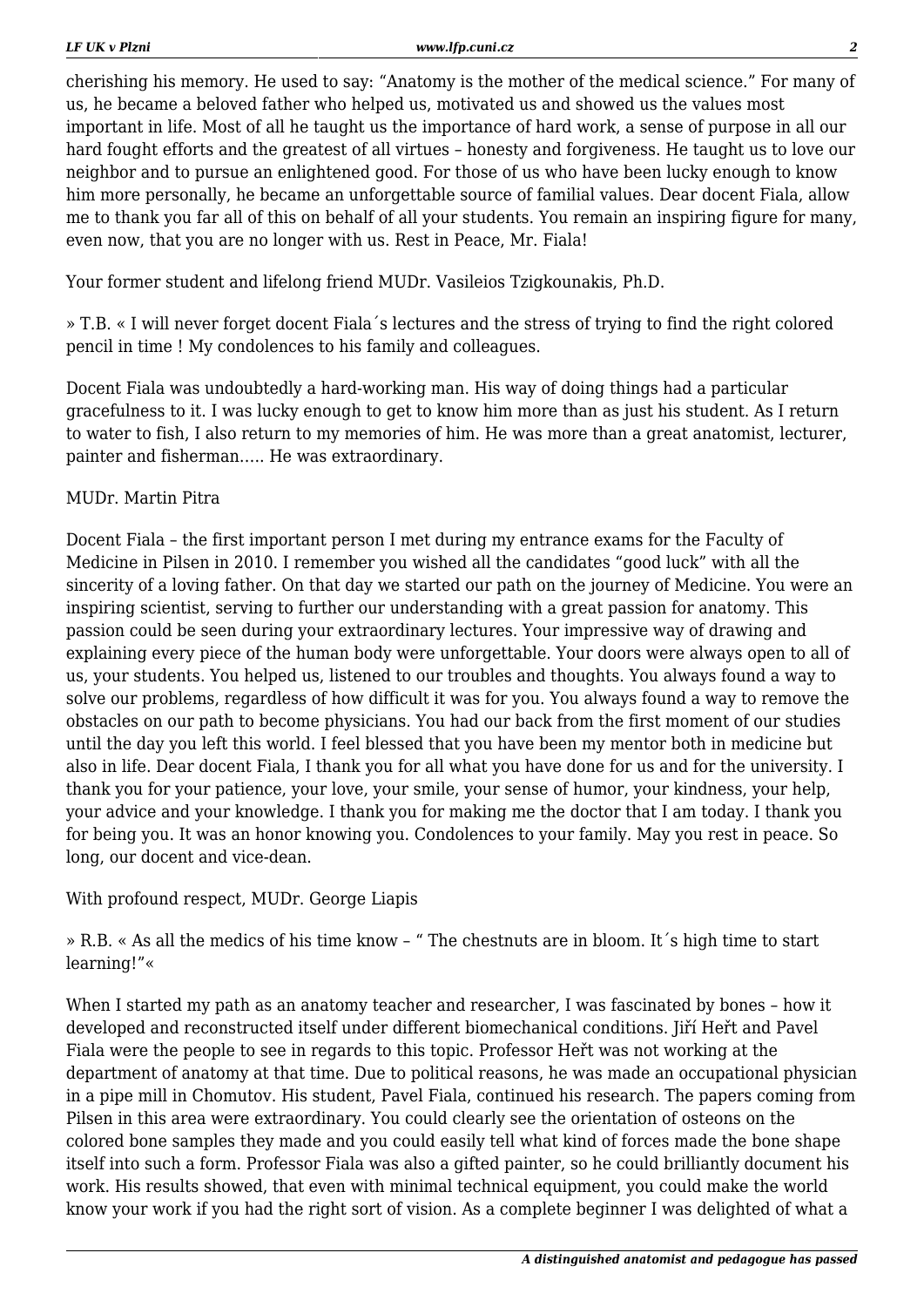friendly and familial environment I was greeted by in Pilsen´s anatomy and histology departments. I was always looking forward to my visits. I am proud, that I have had the honor of meeting such great people like the late professor Kos, Slípka and Kočová. Pilsen´s morphological congresses, where prof. Kos served Pilsner beer, doc. Fiala was the waiter and prof. Slípka dressed himself up as a mannequin were unforgettable. Unfortunately Pavel Fiala is another one of the old boys to leave us. Their successors prof. Králíčková and prof. Tonar continue their legacy of first-class science. I hope that they can create such a great environment as their predecessors have.

#### Prof. MUDr. Karel Smetana, DrSc. Department of anatomy 1. LF UK

I got to know the work of professor Heřt early on in my studies since skeletal injuries were a great interest of mine since the very beginning. When I started my work at the Department of anatomy after my graduation, I learned that prof. Heřt´s successor in regards to this topic was doc. Fiala. At that time he just turned 50. He was full of energy, very forthcoming and more than willing to answer my questions. When I searched for an answer why the curvature of diaphyses of long bones changed with age, I saw no better alternative than to ask my colleagues from Pilsen. In no time at all I received a study on exactly that topic. This was one of my first experiences with Pavel Fiala. We often met at Czech anatomical society congresses, often hosted in Pilsen. We last met on such an occasion in 2016. At that time we were familiar with each other, and I dare say we became friends. I could always count on a swift answer whenever I needed his help. Most of all I cherished his handpainted new year wishes with beautiful motifs of countryside or nature. The news of his passing came unexpectedly. During this year´s congress, we could only honor him with a moment of silent remembrance.

#### Doc. MUDr. Ondřej Naňka, Ph.D. Department of anatomy 1. LF UK

» L.Š. « It is a pity he couldn't stay with us anymore. When reading his name I recalled his famed "Feneis pinning" – a cherry on top of our exam… I remember him with love.

In life we meet many people, but few of them ever become our real friends. For me, one of those rare people was Pavel Fiala - a great man, an outstanding anatomist, docent, the director of the Department of anatomy, a former faculty vice-dean, a workaholic, a great painter, a recognized professional with a wide expertise, a marvelous pedagogue and organizer. He came to the Medical faculty of Pilsen 51 years ago as an assistant professor at the Department of anatomy. After twenty years, he took over as its head. It was a happy day for the faculty when he became the vice-dean for education of foreign students in 1995. We became close after working together in faculty leadership. In the 90s we went on a business trip to Great Britain, Denmark, Sweden and the Federal republic of Germany. I got to know Pavel´s diplomatic abilities, his knowledge of languages and other attributes that made him such a great man. In the 90s our faculty started an English program for foreign students. This meant a greater renown for our faculty and more financial profits too. Pavel Fiala himself invited hundreds of foreign students to our faculty. He helped prepare entrance exams for them in their home countries and organized their education here. Only a few of us can truly appreciate the amount of work that goes into teaching foreign students that come from different cultures and backgrounds from all over the world. Anatomy is among the most difficult of the preclinical subjects. Thanks to his extraordinary talent for art Pavel Fiala supplemented his lectures by creating anatomical drawings that all his students recall to this day. Pavel Fiala also used his talent as a landscapist. His pictures often depict the surroundings of his birth town Katovice and his favorite river Otava. Pavel Fiala has been among the most influential people of the Faculty of Medicine in Pilsen. To me, he was a friend I will remember with respect and admiration.

Prof. MUDr. Jan Kilian, DrSc.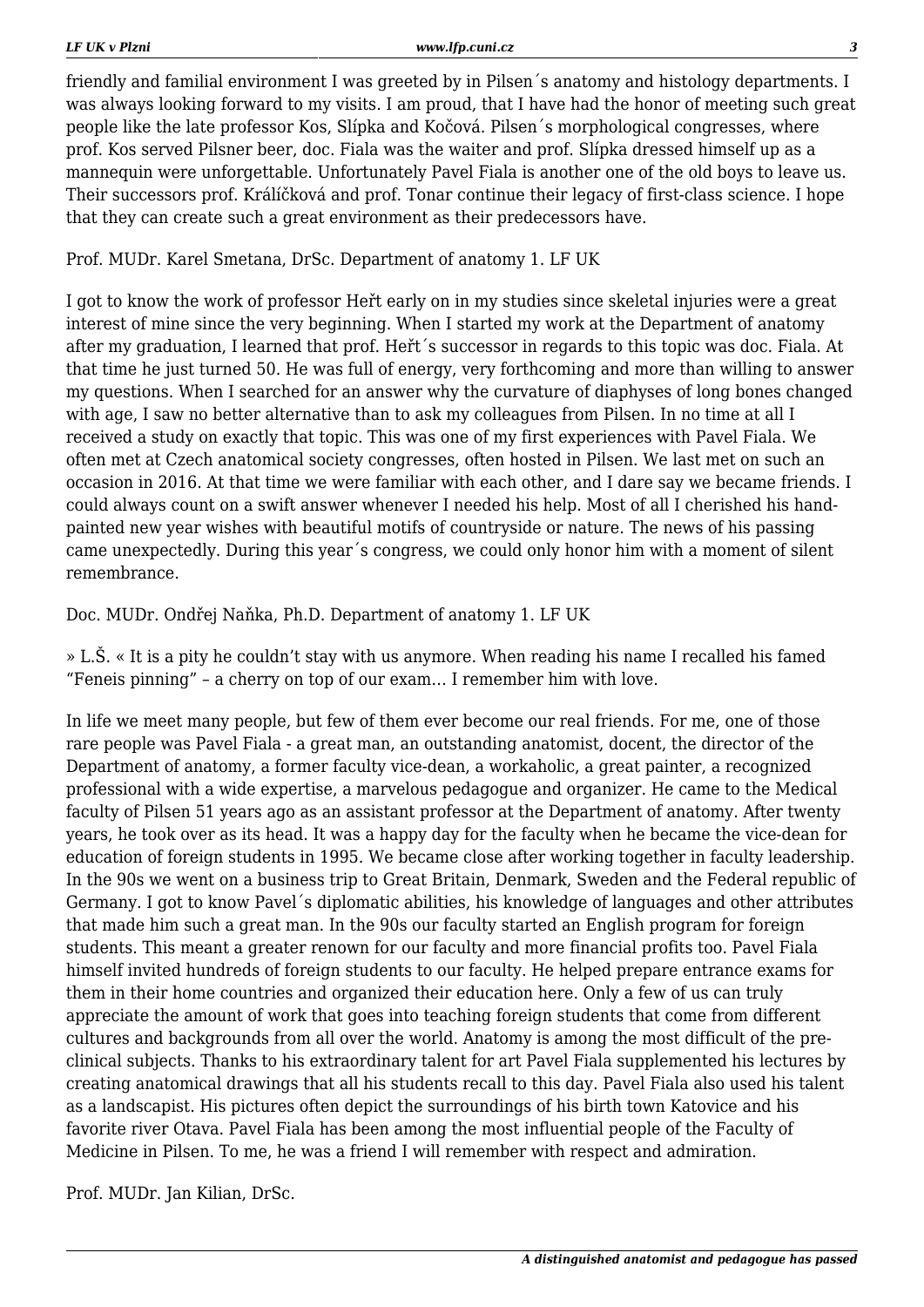## Translation of the texts: LFP



For his long-standing scientific and educational work, Czech anatomical society has awarded doc. Fiala with a commemorative Jesenius´ plaque.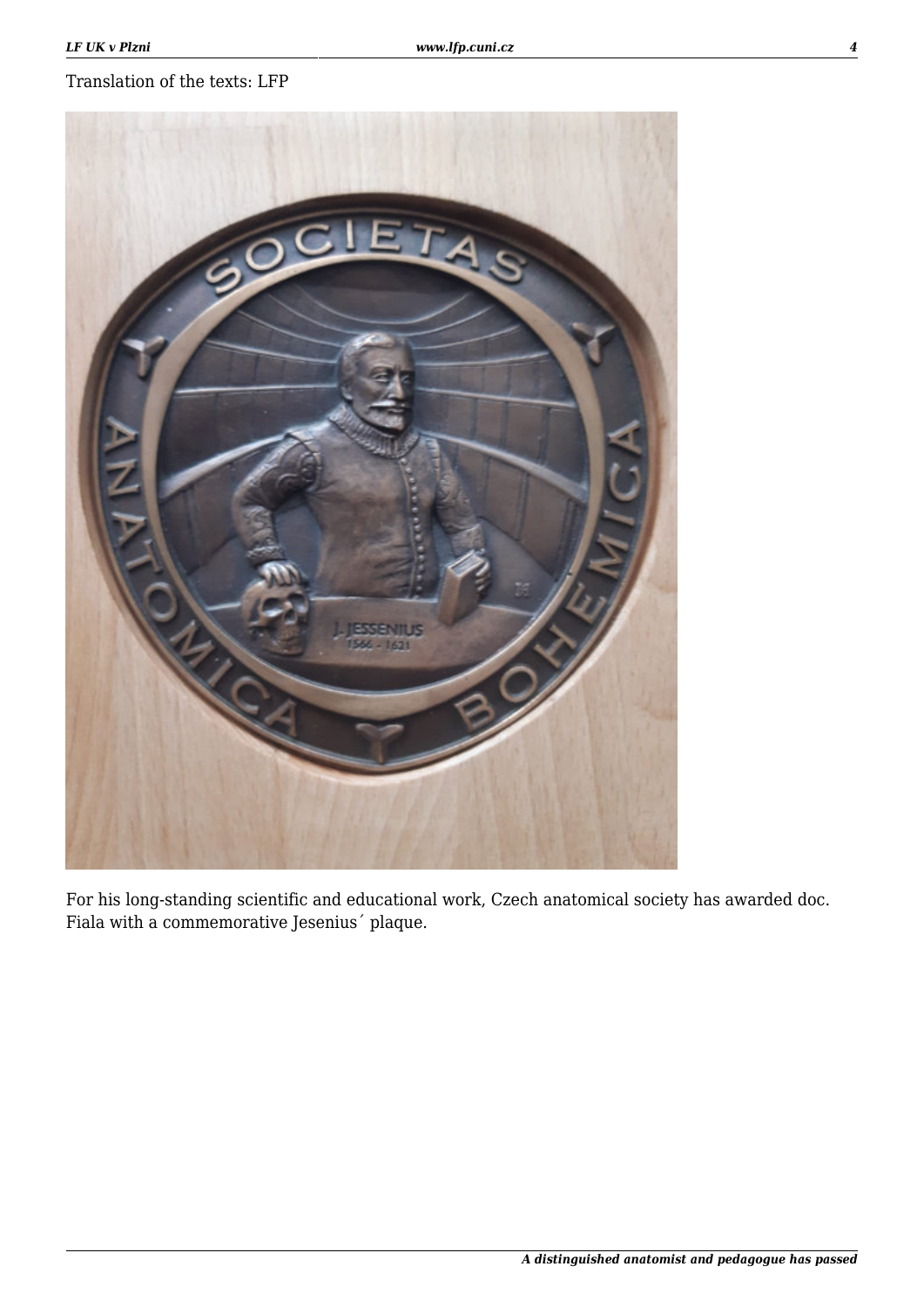

In his office at the Department of anatomy, 2016

mm. pectorales Bursal q Horzent riz  $0 + V$  $n$ torell  $Dec$ m. biceps br. **Uto** loefoideg  $2.01$ 265 opulant expiration m.  $a+uv+h$ .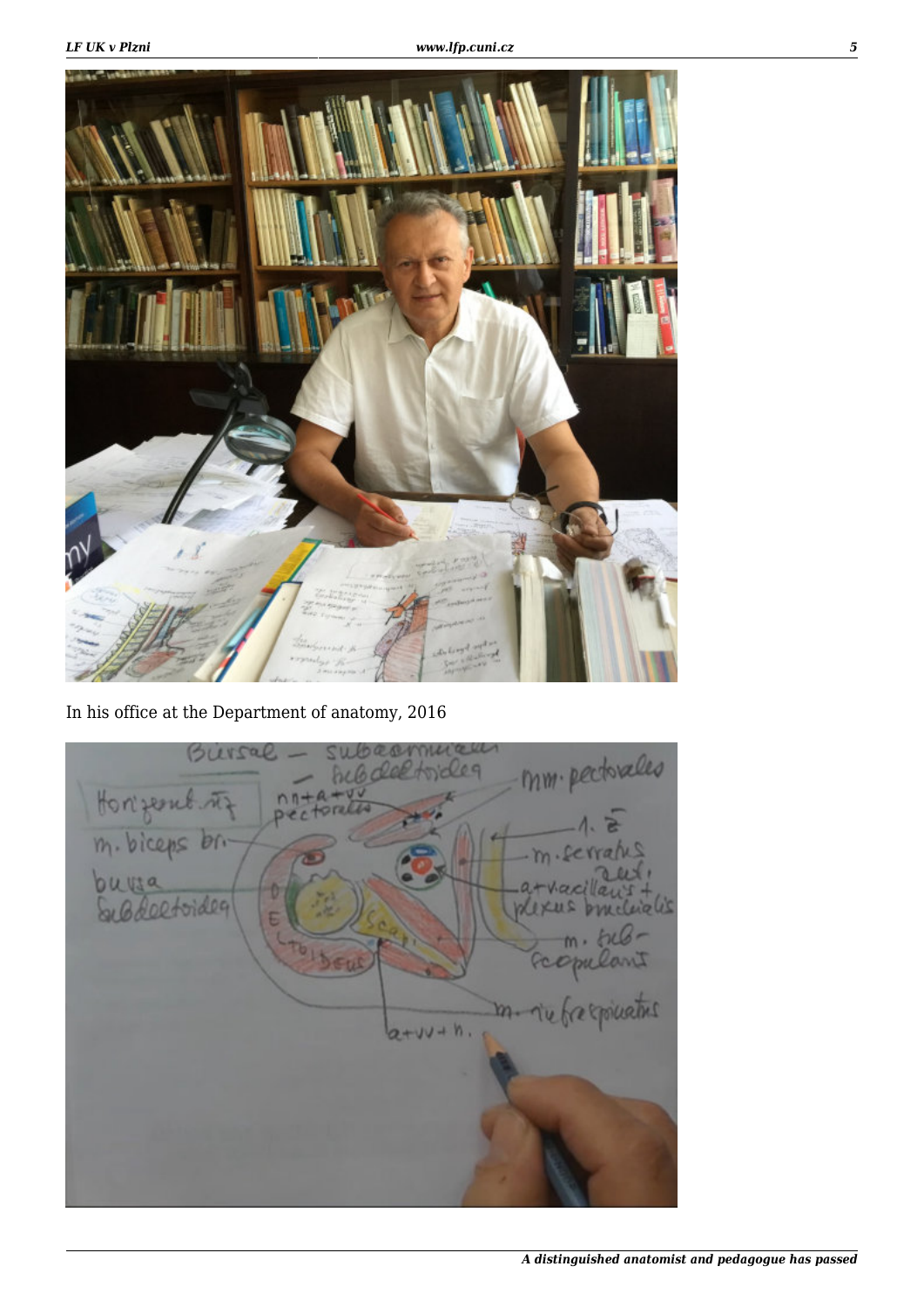| Stretum "   | Purknits   | Tubleas |  |
|-------------|------------|---------|--|
| moleculared |            |         |  |
| gougeouve   |            |         |  |
| Splhar      | axon<br>10 |         |  |

Anatomical illustrations done in real time, 2021



Autopsy room, Anatomy course, 1976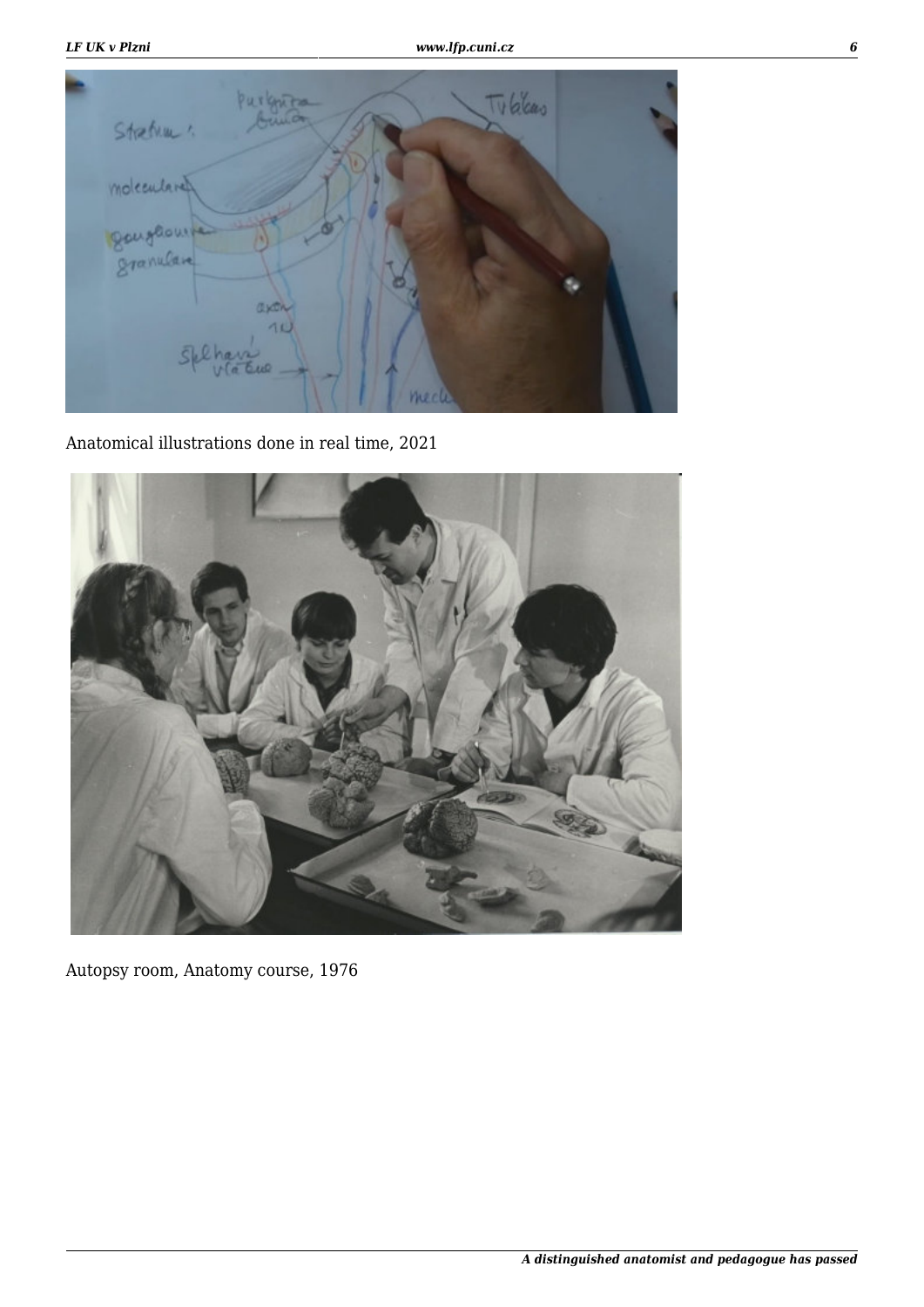

Autopsy course, Danish students, 1994



With prof. Jiří Valenta, Employees of the department of anatomy and Danish students, autopsy course, 2004